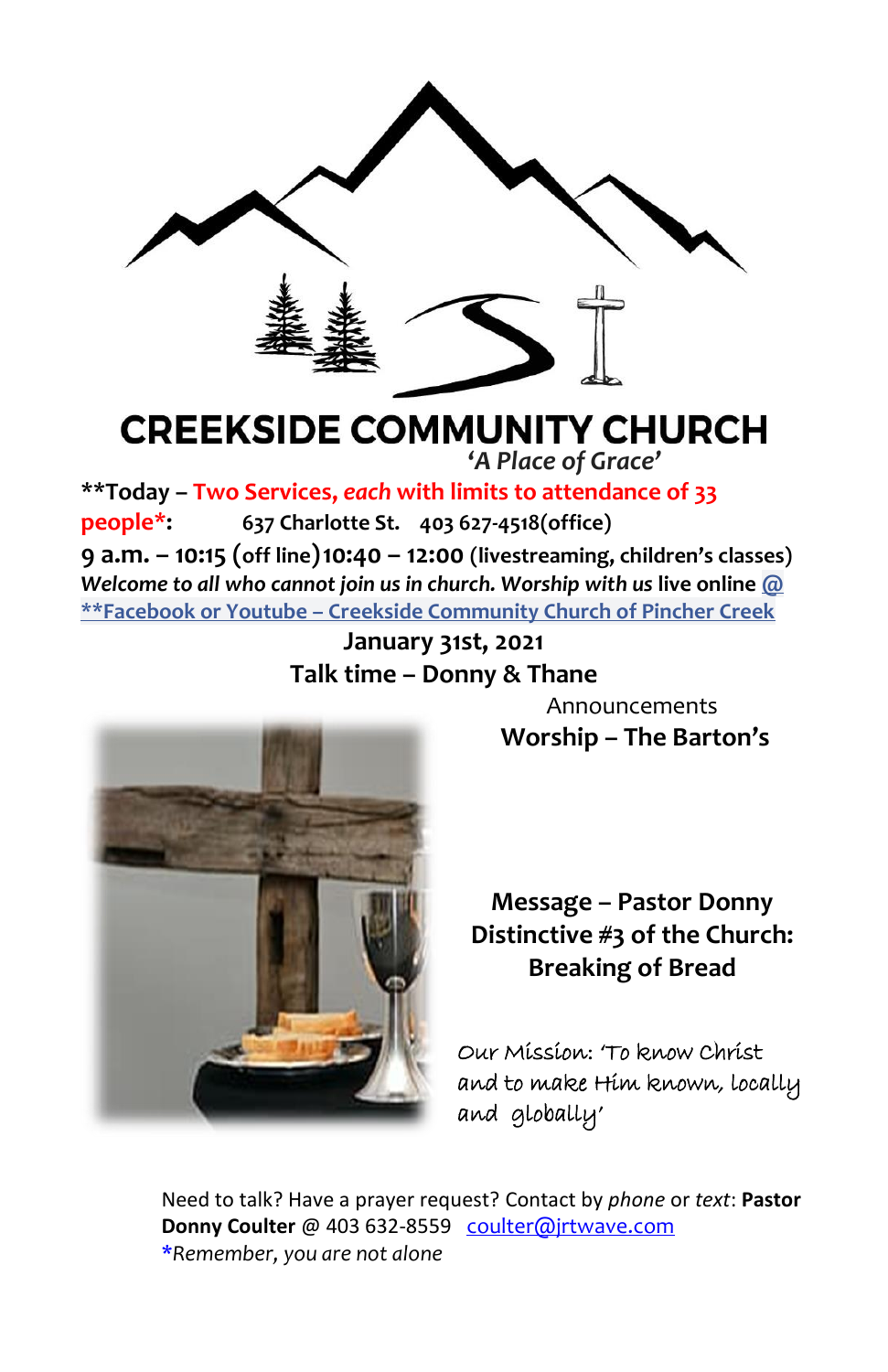*If you have other needs, communicate with Joy Hurlburt, our Deacon of Congregational Care or Thane Hurlburt, Council Chair – 403 330-5399*, **email at [joy@hurlburtrock.com](mailto:joy@hurlburtrock.com)**

*Church programming is affected by Covid 19 restrictions from Alberta Health. Please note*: *As of this week, Lockdown orders will continue until further notice. Restrictions on Places of Worship – maximum 33 people physically in*  our building at any *time. Masks to be worn at all times – do not put our onsite services in jeopardy.* Please follow the entry (main doors) and exit (north doors) paths when attending church. And if you hope to continue meeting  $\triangleright$  maintain 'social distancing' – your best defense

➢ Sorry, no handshakes, hugs or congregational singing unmasked ➢ *At all times, care for the other person as much as you care for yourself*

# ➢ *This Week*

\***Sunday School - Today! for children ages 3-5 and 6-9** *during the 2 nd Service*

\*Nursery –CE wing, open for parents to use

\* **Adult** *Bible studies – Wed night @the church, Brian Friesen leading Thurs night @ the church, Randy Boldt leading*

\*'**Holy Rollers' Youth** *–* every Friday night @ the church \* Men's Breakfasts **Wednesday mornings** *7 A.M***.** *on hold* \***Regular, benevolent donations** in the Offering boxes on back table, or **mail to Creekside Community Church Box 757,** Pincher Creek T0K 2J0. To find out about **auto-debit** or **e-transfer** - [ccctreasurer20@gmail.com](mailto:ccctreasurer20@gmail.com)

➢ *This Month – Annual General Meeting* 

*Tuesday, Feb 24, 7 pm*

# **Prayer and Praise:**



- **Please continue to pray for Bill Metzler and Janet and Bill's family, for Mike Drewniak, and for those in our communities struggling with loss of family members**
- **Pray for Helen Blackburn in her mission work in Tarija, Bolivia with English as Second Language students, also with 'her boys'**
- **Pray for our pastor Donny, for Dana as she leads us in worship each Sunday, and for their family**

Pray for the Board and Camp Director Steffi Reynolds of Mill Creek Baptist Camp as they plan for the summer

Pray for the Coulters and the Directors of Camp Nookowai as they plan for the summer

Pray for all the kids who would love to experience God in the outdoors around a Camp fire, but who face another summer of lockdown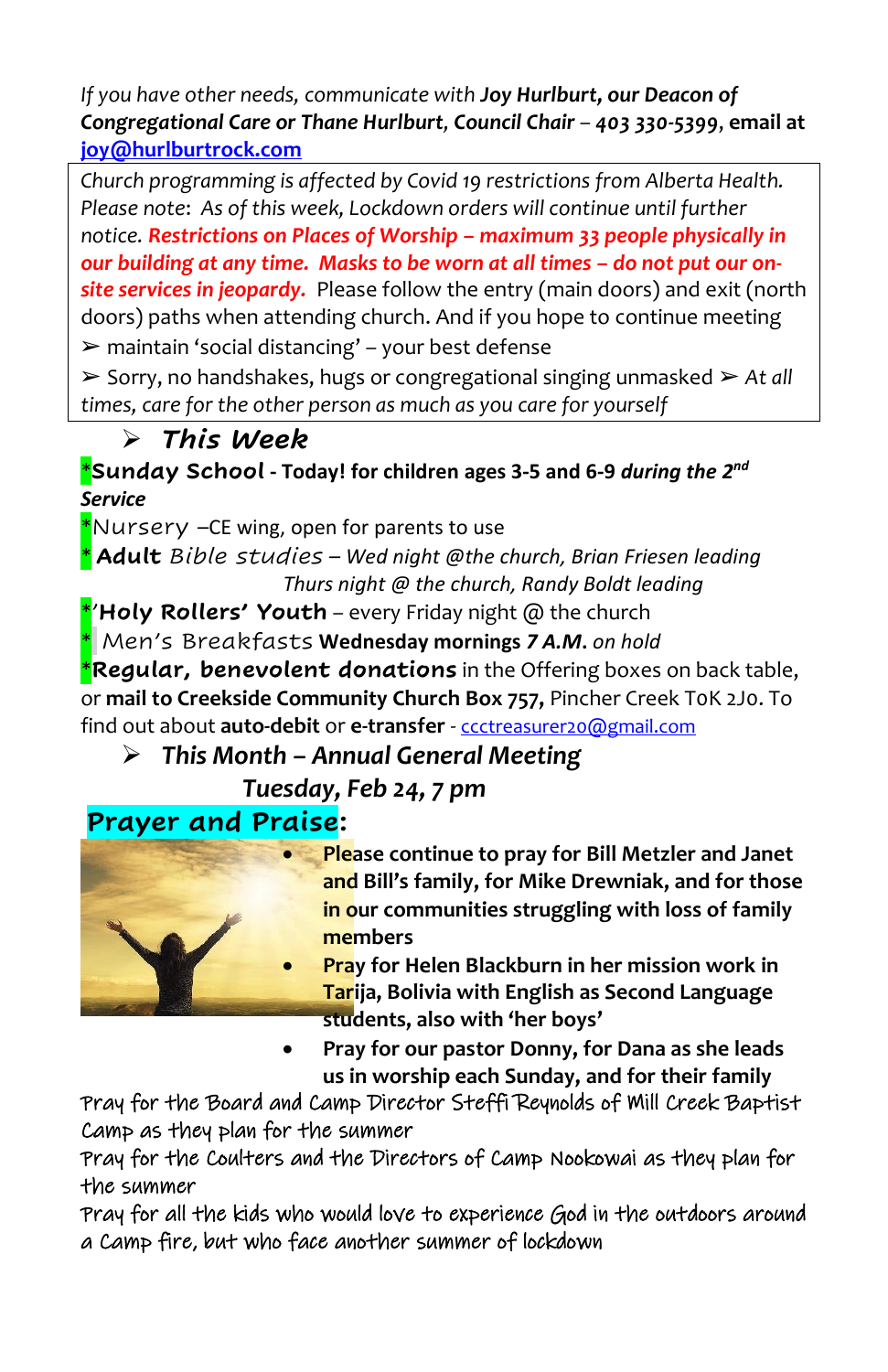- ➢ **Link with us** @<https://www.cccpincher.com/> and <https://www.facebook.com/Creekside-Community-Church-of-Pincher-Creek> On our web page you will find:
- 1. *video of the current & past Sunday message(s)* click on Bulletins/Sermons link on opening page of website, or **Face Book** or **YouTube @ Creekside Community Church Pincher** (must state **'Pincher'**)
- 2. *links* to our Western Canada (CBWC) and Canadian network of churches (CBM), Mill Creek Camp, Camp Nookowai

# **Canadian Baptists of Western Canada (http://cbwc.ca)**

- Tonight, Sunday January 31, 2021, you are invited to a special, "ONE NIGHT ONLY" online event. Everyone is welcome. You do not need a paid  $\tilde{i}$  ticket to attend the KURIOS GRATITUDE GALA, but registration is required.
- Only one registration per household is necessary. Once registered, you will
- be sent a web link, giving you direct access to the event.
- To register, go to: https://cbwc.ca/making-connections-january-2021/KuriosGratitudeGala

**http://CBMin.org**/Prayerline *Africa Liaison & Educational Specialist Strategic Associates Emad and Almess Botras serving in Lebanon*



**Emad and Almess** appointed by CBM in January 2015 to serve at the **Arab Baptist Theological Seminary (ABTS) in Lebanon**, where they first met. Emad - lecturer in the areas of Old Testament and Islamic studies at

**All Advanced** 

**ABTS**. His desire: *to equip and empower students with sufficient tools to develop their understanding of the Old Testament and to learn how to apply it in their Middle Eastern and North Africa setting.* Also developing resources and models for ministry in that context

Both involved in mentoring students in ministry and leadership skills, Almess exploring opportunities to work with Iraqi and Syrian refugees. They have two boys Timothy and Nathaniel.

"We are grateful to you, our Father, for the opportunity we have to serve you here in Lebanon, as a family and an organization. We pray for this beautiful country and especially for its uncertain future. We ask you to provide direction and guidance to those who are in power. In the middle of uncertainty, give the people of Lebanon hope, peace and rest. Help them, <sup>o</sup> God, to trust in you as they think about their future and the future of their kids. Help them to hear your calm and peaceful voice in the middle of all the many noisy voices around them. Guide their steps and give them strength and courage to follow your purpose for their lives. Amen"